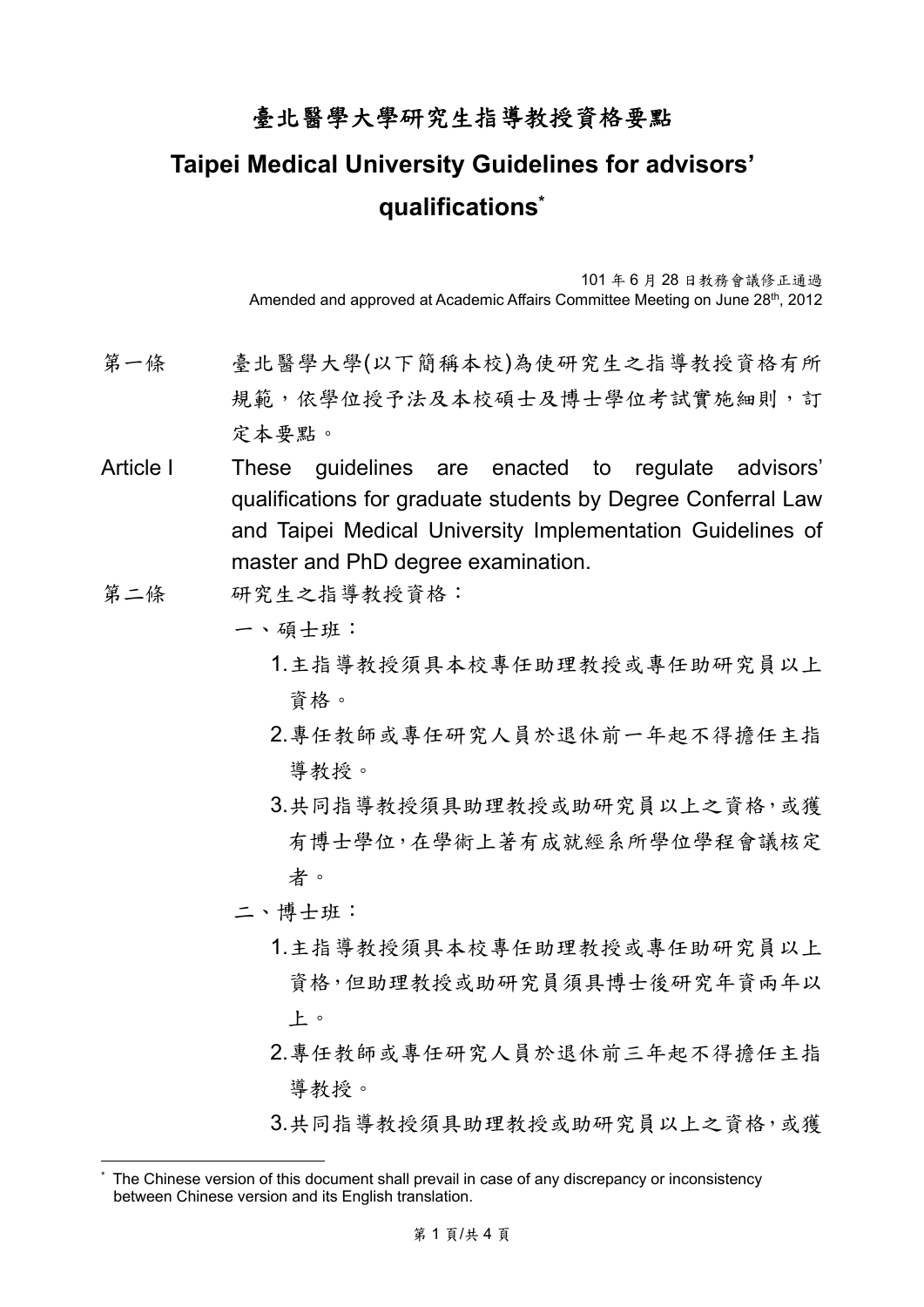有博士學位,在學術上著有成就經系所學位學程會議核定 者。

Article II Advisors' qualifications for graduate students

- A. Master Degree Program
	- 1. The major advisor's qualifications should be a higher level than full-time assistant professor or full-time assistant researcher.
	- 2. Full-time instructors and full-time researchers are not allowed to represent major advisor one year before retirement.
	- 3. A co-advisor's qualifications should be a higher level than the assistant professors', assistant researchers' or Ph.D. degrees' and achievement should be approved by the respective department/graduate program/degree meeting.
- B. Ph.D. Degree Program
	- 1. The major advisor's qualifications should be a higher level than the full-time assistant professors' or full-time assistant researchers', but assistant professors or assistant researchers need to have over two years of postdoctoral research.
	- 2. Full-time instructors or full-time researchers are not allowed to represent a major advisor three years before retirement.
	- 3. A co-advisor's qualifications should be a higher level than assistant professors' or assistant researchers' or a Ph.D. degrees' and achievement should be approved by the respective department/graduate program/degree meeting.
- 第三條 研究生所屬系所學位學程若與校外研究機構(關)合辦者,得依本 要點第二條規定,聘任該機構(關)研究人員擔任主指導教授,但 應自本校師資中擇至少一位為共同指導教授。
- Article III If postgraduate degree programs cooperate with an offcampus research institution, they should obey article II to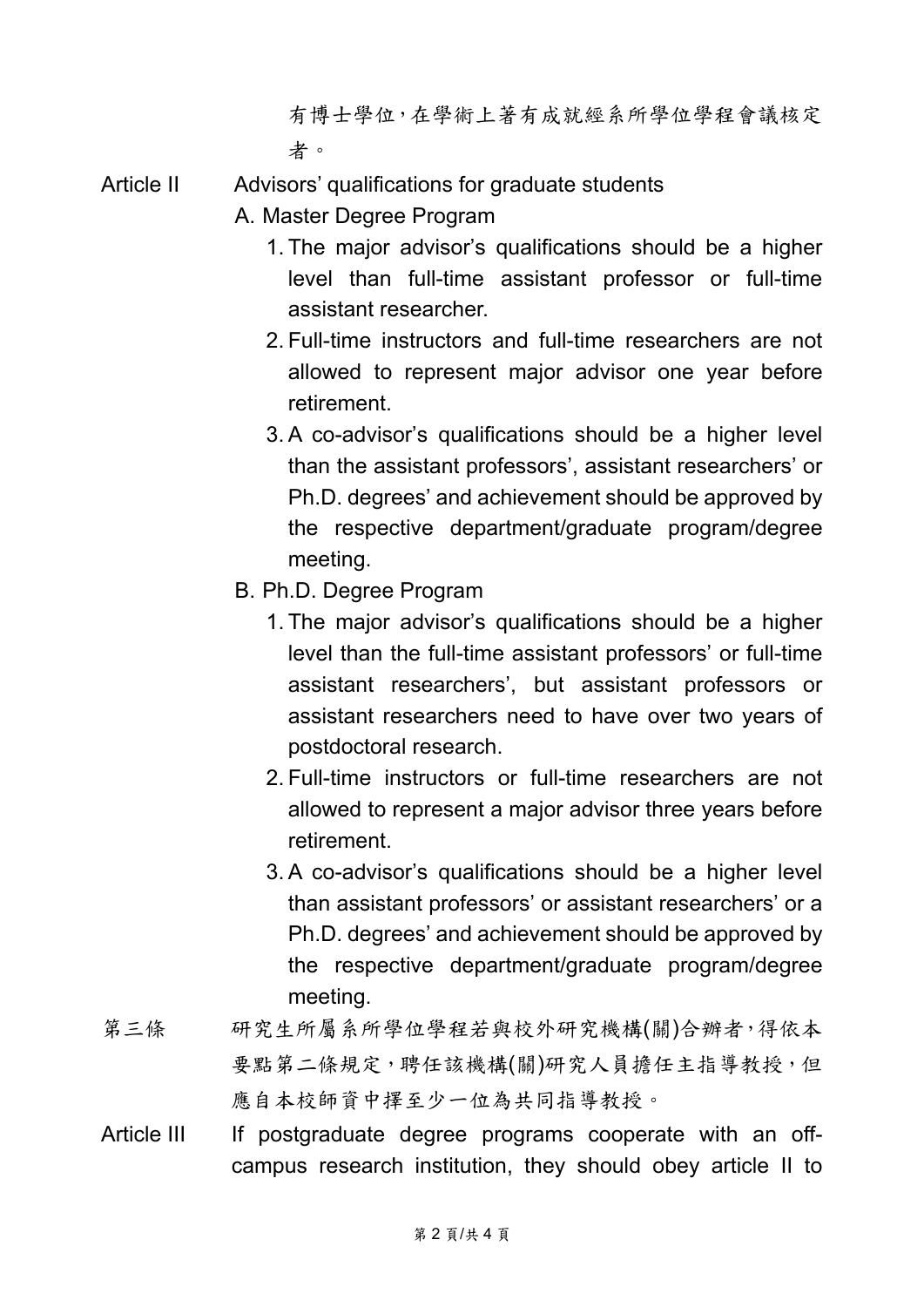appoint a researcher of the institution who had served as major advisor, but they need to select at least one co-advisor in TMU faculty.

- 第四條 凡為研究生三等親內親屬或重大利害關係人,不得擔任其主指 導教授及共同指導教授人數,碩 士班二人為限,博士班三人為限。
- Article IV The students' spouse or relatives within the third-degree of kinship (including relatives by blood and affinity) or significant involved parties are prohibited from acting as the graduate student's thesis advisor or co-advisor. The number of major advisors and co-advisors is two people for master degree program and three people for Ph.D. program.
- 第五條 主指導教授指導博士生於修業年限未能畢業,該教師或研究人 員得酌減指導新入學博士生;主指導教授指導碩士生畢業後五 年內論文未發表達三位,該教師或研究人員得酌減指導新入學 碩士生。
- Article V The major advisor who holds a PhD student from graduation in a year of study may reduce the number of newly enrolled Ph.D. students. A major advisor with up to three unpublished master's theses within five years after graduation may reduce number of new enrolled master degree students.
- 第六條 研究生初次申請指導教授及變更指導教授程序,依各系所學位 學程規定辦理;指導教授依規定申請完成後,由系所學位學程 建置於學位考試系統。
- Article VI Postgraduate students should abide by the regulations of their respective department/graduate program/degree to apply for an advisor or a change of advisor. After completion of application, advisors will be signed up on the degree examination system by the respective department/graduate program/degree.